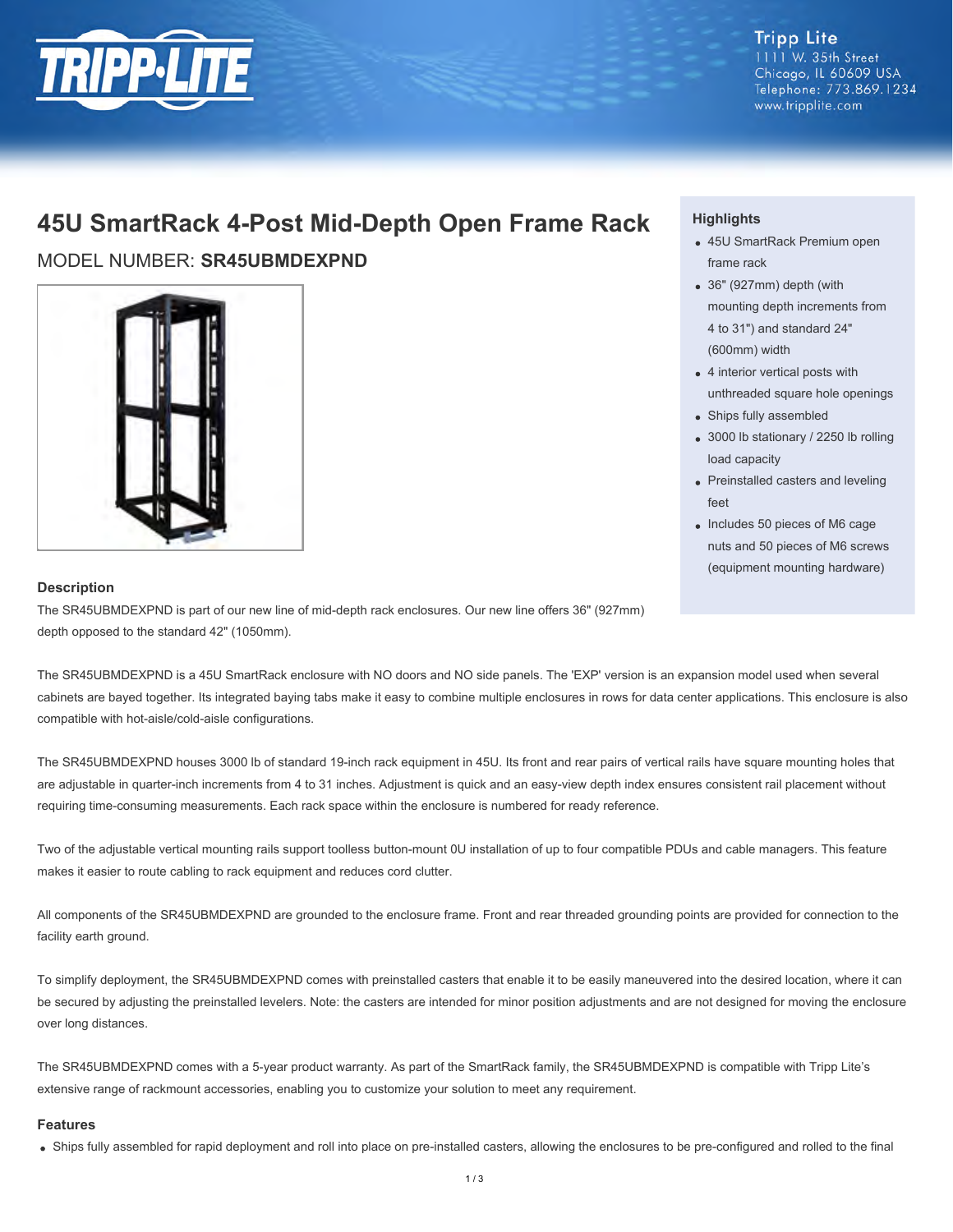

installation location. Casters are removable.

- Front and rear sets of equipment mounting rails adjust in 1/4" increments. Adjustment is quick and convenient. The easy-view depth index ensures consistent rail placement without requiring time-consuming measurements.
- Tool-less accessory mounting rails (2 rails per enclosure) include slots for quick installation of compatible PDUs and vertical cable managers. Mounting slots are arranged in an industry-standard pattern compatible with a wide variety of accessories. Each rail can accommodate two vertical PDUs or cable managers side-by-side (four items per enclosure).
- Enclosure includes mounting hardware of 50 pieces of M6 cage nuts and 50 pieces of M6 screws
- Textured powder coat finish for tough resistance to environmental concerns such as deployment in warehouses.
- Maximum usable internal depth of 31 inches/79 cm (front to rear rail).
- Weight ratings of 3000 lb stationary and 2250 lb rolling.
- Built in baying tabs allow premium open frame racks to be combined securely in rows. Center-to-center width can be set at 600mm or 24" to match standard data center floor tiles.
- Leveling feet extend to allow premium open frame racks to be positioned on uneven floors. Levelers are removable.
- Convenient grounding system. All components are grounded to the premium open frame rack structure which includes multiple connections for facility ground.
- Open bottom for cable access.
- Included stabilizing brackets are used for shipment and can be reattached at the bottom of the premium open frame rack on the inside or outside of the rack.
- Compatibility with all cable management accessories.

# **Specifications**

| <b>OVERVIEW</b>                                    |                         |
|----------------------------------------------------|-------------------------|
| Style                                              | 4-Post                  |
| <b>PHYSICAL</b>                                    |                         |
| Installed Whole System Maximum<br>Rack Depth (in.) | 31                      |
| Installed Whole System Maximum<br>Rack Depth (cm)  | 78.7                    |
| Installed Whole System Minimum<br>Rack Depth (in.) | $\overline{4}$          |
| Rack Height (U Spaces)                             | 45                      |
| Shipping Dimensions (hwd / in.)                    | 90.25 x 26 x 37.8       |
| Shipping Dimensions (hwd / cm)                     | 229.23 x 66.04 x 96     |
| Shipping Weight (lbs.)                             | 190                     |
| Shipping Weight (kg)                               | 86                      |
| Unit Dimensions (hwd / in.)                        | 83.75 x 23.63 x 36      |
| Unit Weight (lbs.)                                 | 140                     |
| Unit Weight (kg)                                   | 64                      |
| Unit Dimensions (cm)                               | 212.725 x 60.02 x 91.44 |